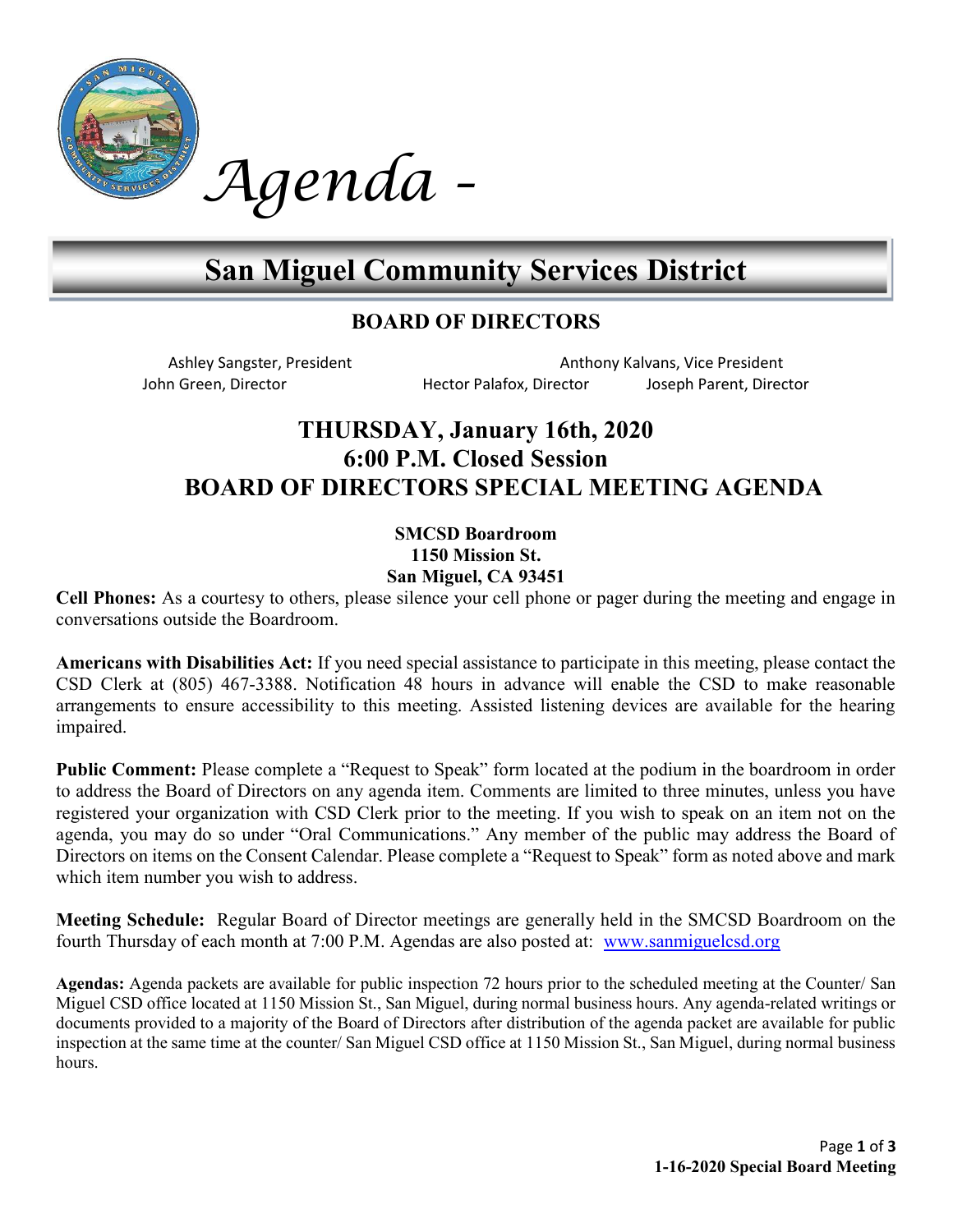- I. Call to Order: 6:00 PM
- II. Pledge of Allegiance: \_\_\_\_\_\_\_\_\_\_\_\_\_\_\_\_\_\_\_\_\_\_\_\_\_\_\_\_\_\_\_\_\_\_\_\_\_\_
- **III.** Roll Call: Sangster Kalvans Green Parent Palafox
- IV. Approval of Regular Meeting Agenda:
	-

 $M_{\sim}$  S V

V. ADJOURN TO CLOSED SESSION: (Public Comment for items on closed session agenda)

#### A. CLOSED SESSION AGENDA:

- 1. CONFERENCE WITH LABOR NEGOTIATORS Agency designated representatives: Interim General Manager and District General Counsel Employee organization: San Miguel Employees' Association
- 2. CONFERENCE WITH DISTRICT GENERAL COUNSEL—ANTICIPATED LITIGATION Significant exposure to litigation pursuant to paragraph (2) of subdivision (d) of Section 54956.9
- 3. PUBLIC EMPLOYEE PERFORMANCE EVALUATION (§ 54957) Title: Interim General Manager
- 4. PUBLIC EMPLOYEE PERFORMANCE EVALUATION (§ 54957) Title: Board Clerk/Account Clerk Manager
- 5. PUBLIC EMPLOYEE PERFORMANCE EVALUATION (§ 54957) Title: Director of Utilities
- VI. Call to Order for Regular Board Meeting/Report out of Closed Session: None

#### VII. Public Comment and Communications for items not on the Agenda: None

Persons wishing to speak on a matter not on the agenda may be heard at this time; however, no action will be taken until placed on a future agenda. Speakers are limited to three minutes. Please complete a "Request to Speak" form and place in basket provided.

- VIII. Special Presentations/Public Hearings/Other: None
- IX. Staff & Committee Reports Receive & File: None